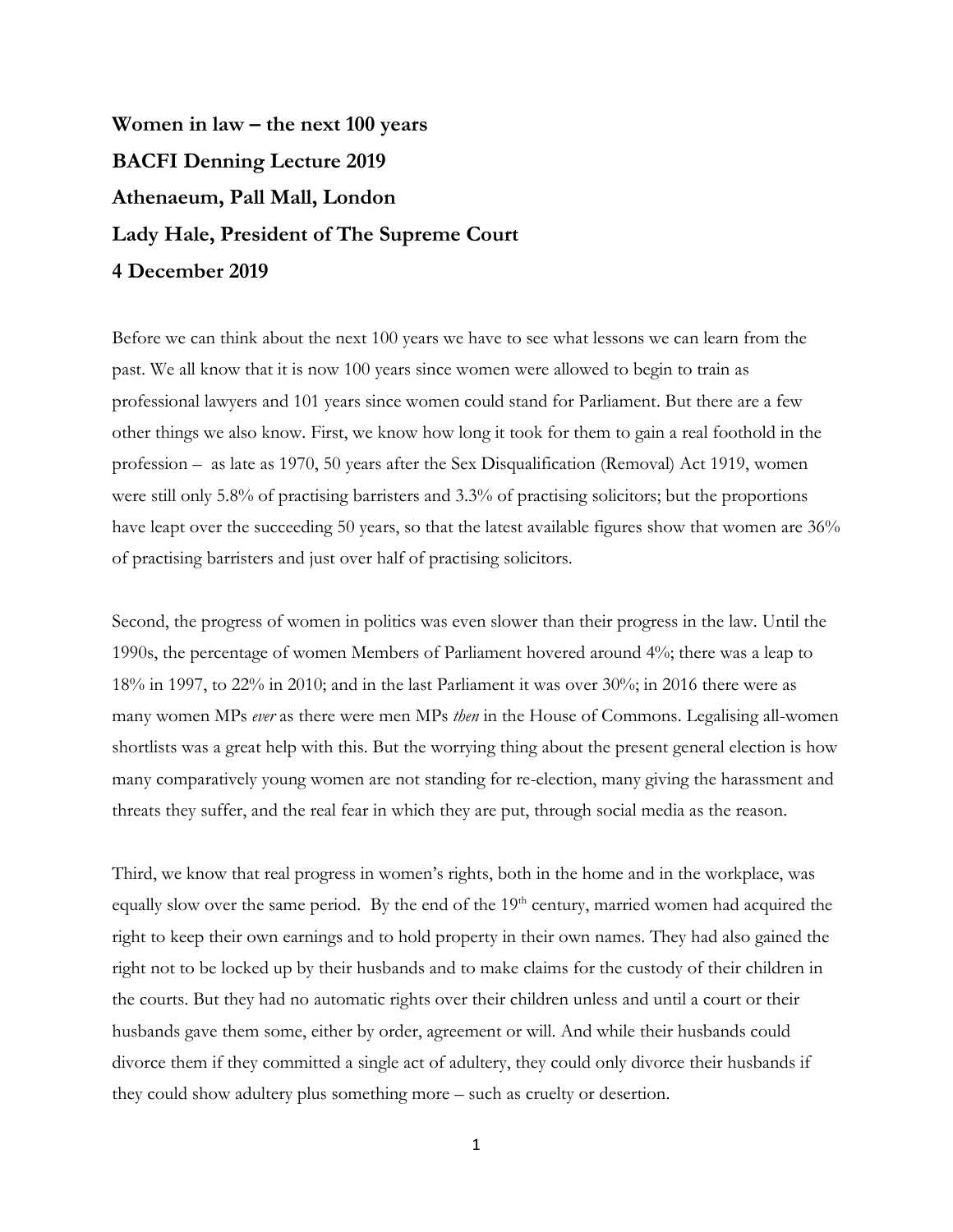That was the state of family law when the 1919 Act was passed and very little changed over the next fifty years. The Guardianship of Minors Act 1925 gave widows rights of guardianship when their husbands died, but not before, and made the welfare of the child the paramount consideration in any court dispute. Wives gained the right to divorce their husbands for simple adultery in 1923 and the grounds for divorce were expanded to include cruelty and desertion in 1937. Husbands ceased to be liable for their wives' torts and breaches of contract in 1935 – a move which benefitted them as much as their wives.

So consider the state of family law when I studied it in the 1960s. A husband could not be guilty of raping his wife unless they were formally separated. This meant that he could force pregnancy on her if he wished. There was an extremely strong presumption that any children born to a married woman were her husband's children and thus that he had sole rights and authority over them. Remedies for domestic violence and abuse were in their infancy and there was still a strong feeling amongst the police and other authorities that it was wrong to intervene between husband and wife. Women who went to the magistrates' courts for separation orders complaining of persistent cruelty were solemnly asked whether there was any chance of reconciliation. Divorce and separation were based on the theory that one party was innocent and the other guilty of matrimonial fault. This was seen as a strong incentive to both parties to stay together, but in reality it operated much more strongly upon the wife than upon the husband. A wife's marital behaviour was central to what she might expect if the couple parted. If she was judged even partially at fault she risked losing her home, her livelihood and even her children. Even if she was not at fault, the financial remedies available to her were very limited. If the husband was at fault, he could keep his home, the major part of his income, and still expect a fatherly relationship with his children. For the great majority of women, who had little choice but to adopt the traditional gender role, these were powerful incentives to stay at home and in line.

So although the author of the leading textbook on family law, published in 1957, could assert that husband and wife were now 'joint, co-equal heads of the household' this was very far from the reality. The Law Reform Committee, whose report lead to the Married Women and Joint Tortfeasors Act 1935, were equally misguided: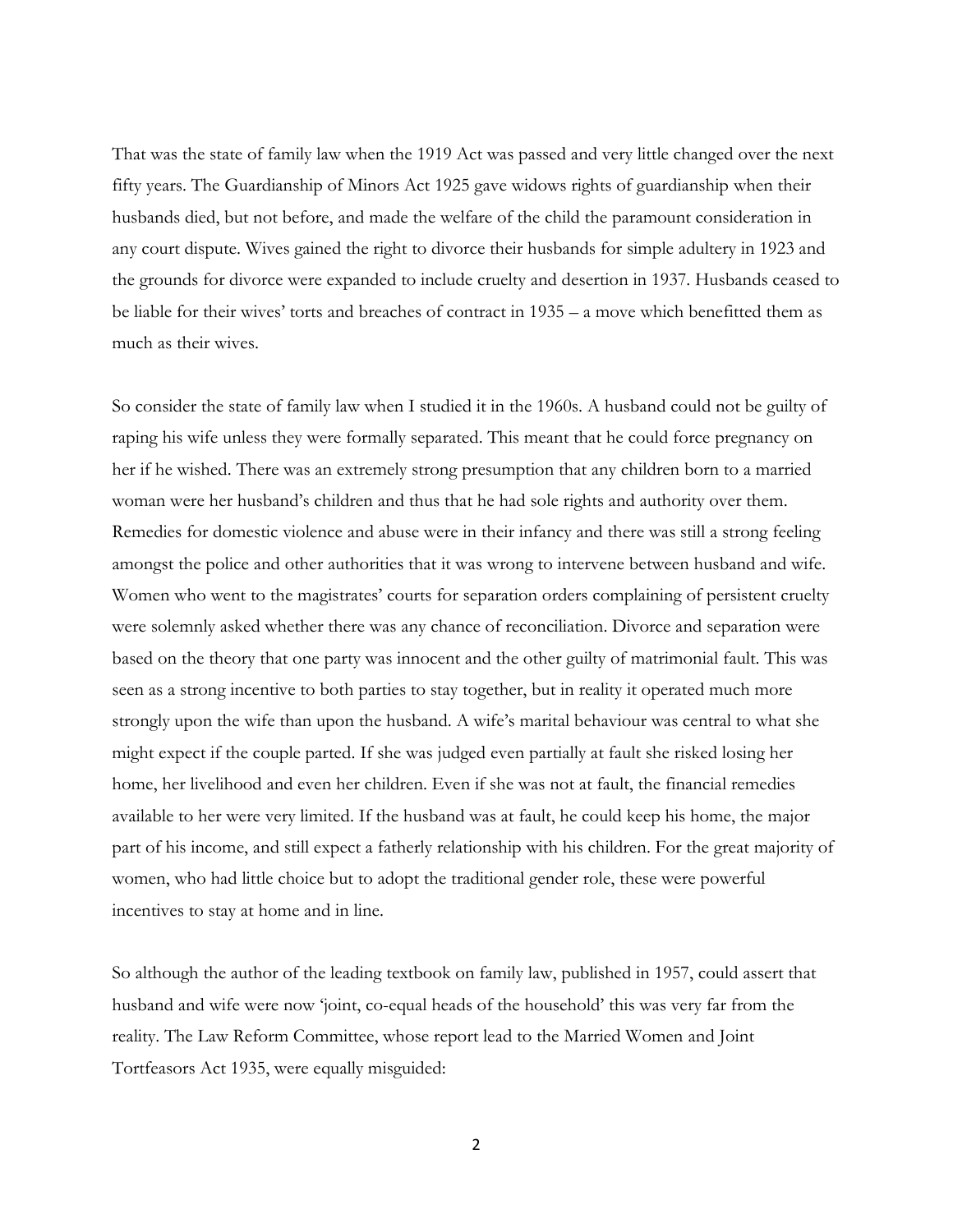'Women nowadays, whether married or single, engage in almost all professions, trades and businesses and are eligible to hold and do in general hold every sort of public and official post and exercise every right and franchise just as much as men' (1934 Cmd 4770, para 16).

'Just as much as men'? There had not yet been a woman judge! In the world outside the home, women had begun to work in the civil service – initially as telegraphists in the post office – and as teachers in the rapidly expanding public elementary schools in the 19<sup>th</sup> century. But they suffered from three disadvantages.

First, they had to give up work as teachers, civil servants or local government officers if they married. The marriage bar for teachers was lifted temporarily during the second world war and permanently by the Education Act 1944. The Royal Commission on Equal Pay which sat from 1944 to 1946 recognised that married women 'had certain qualifications for teaching which are not offered by either men or spinsters' (Cmd 6937, para 469) – knowing something about children, perhaps? The marriage bar in the civil service and local government was not formally lifted until after the War and not in the foreign service until the 1970s.

Second, even if they were doing the same work as men, they were routinely paid less. In 1946, the majority of the Royal Commission concluded that women deserved to be paid less than men because they were less efficient. A powerful dissent by three of the four women members refuted the claim that women were less efficient than men (pointing to how capable they had proved themselves to be during the war). They also ridiculed another of the majority's arguments: that low wages would drive women into marriage, which was a good thing. The dissenters pointed out:

'. . . the majority seem to have fallen into a major inconsistency. They hold that the introduction of equal pay would tend to exclude women from industry; to be consistent, therefore, they should surely advocate equal pay, for total unemployment would be a more powerful incentive to marriage than mere low earnings.'

In fact equal pay was introduced – on a phased in basis – for teachers, civil servants and local government officers during the 1950s, but in this the public sector was (and probably still is) way ahead of the private sector.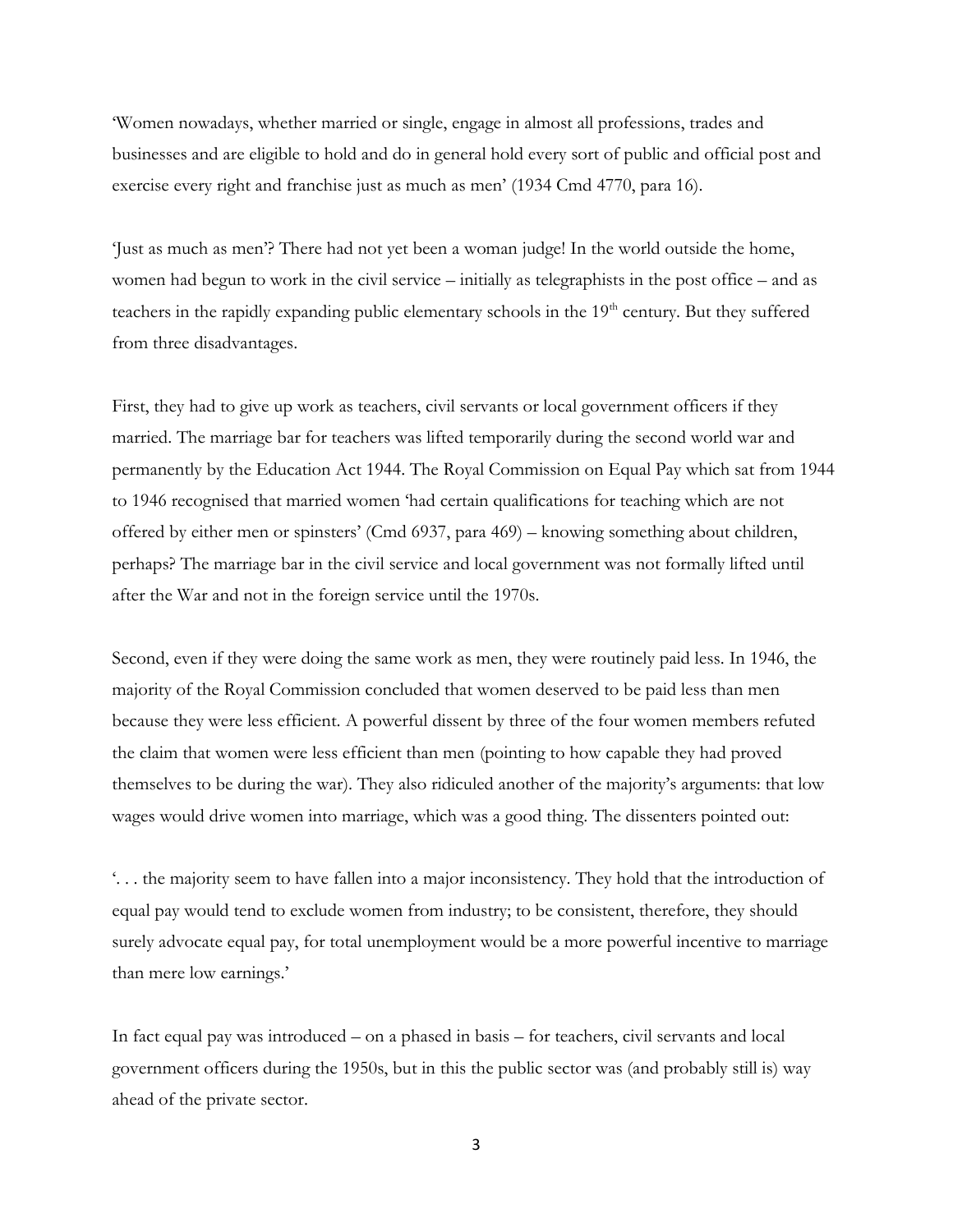Third, of course, women tended to be segregated into different work from men, which was traditionally paid much less than the work the men were doing. At that time, the trades unions protected the differential – the men should be paid a household wage to enable them to support their families, while women's work was seen as an extra. As the Royal Commission commented, 'The trade unions have been compelled, not only to uphold, but to promote a clear demarcation between men's and women's work – where such demarcation was possible – in order to protect men's and thus indirectly women's rates of pay' (para 14).

But things did begin to improve, both in the home and outside it, in the second 50 years after the 1919 Act was passed. In family law, most of the reform was prompted by the work of the Law Commission, established in 1965. By 1971 family law had become sex-neutral, in that the same rights and remedies applied both to husbands and to wives. The law could now contemplate a house-husband, in theory at least, or the equal sharing of home-making and breadwinning roles, thus paving the way for same sex civil partnerships and eventually marriage. It also became much kinder to the home-maker and care-giver. The financial remedies available to her or him were greatly improved, although she still had – and has – no automatic right to a share in her husband's earnings or the family home. It is landlords and mortgage lenders who now tend to insist that the home is in joint names. Sharing of assets on breakdown became the norm, originally in order to cater for the needs of the children and their carer, but eventually as a standard in its own right. Once the parties and parents were seen as equal partners, marital conduct as such was rarely relevant to deciding what should happen to the couple's property and finances or to their children after the relationship ended. In 1972, married mothers gained a status equal to that of married fathers while they were together. In the 1970s, the remedies protecting women from domestic violence and abuse were greatly improved. This included, not only anti-molestation and exclusion orders to protect her in her own home, but also the possibility of flight and rehousing under the Housing (Homeless Persons) Act 1976. In 1991 it became possible to prosecute a husband for raping his wife even if they were still living together – a judge-made piece of law reform for which I believe that the Law Commission can claim some credit.

Things were changing outside the home at the same time. In June 1968, women sewing machinists at the Ford Motor Company's factory in Dagenham went on strike. Pay regrading had rated their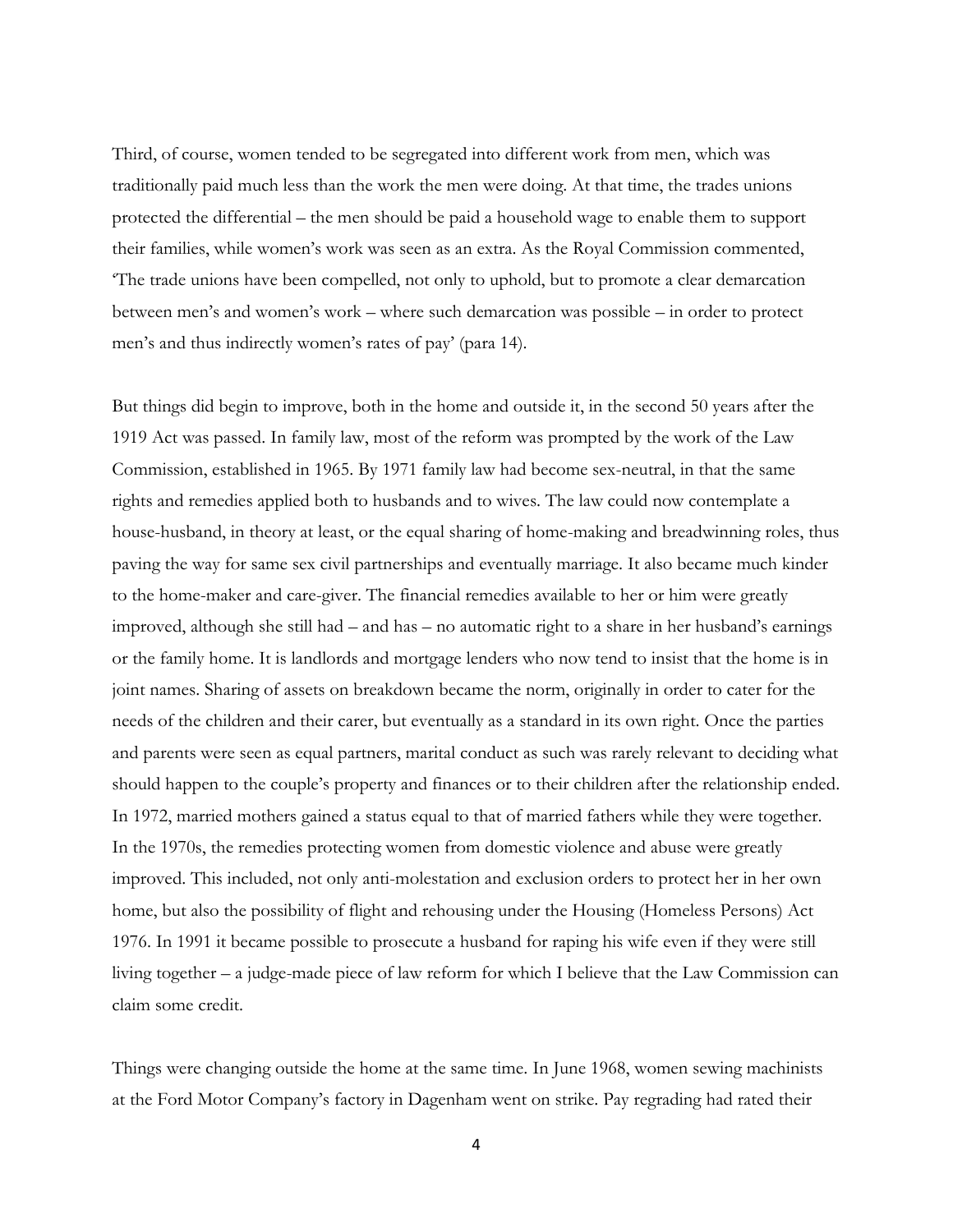work making car seat covers as 'less skilled'. But surprise, surprise, it turned out that no-one else knew how to do it, so car production had to be halted when the stock of seat covers ran out. Barbara Castle, Secretary of State for Employment and Productivity, intervened and brokered a deal which still did not get the women equal pay. That had to wait until after a second strike in 1984.

But at the same time, the UK was negotiating to join the European Economic Communities and equal pay for men and women was one of the founding principles in the Treaty of Rome. It is said that the Dagenham strike led directly to the Equal Pay Act 1970, although its implementation was postponed until 1975, to give employers enough time to adjust. And after the UK joined the EEC in 1973, the Equal Pay Act was joined by the Sex Discrimination Act 1975, prohibiting discrimination on grounds of sex or marital status in a variety of areas, including employment and vocational training. We had moved on from the Sex Disqualification (Removal) Act 1919 to the Sex Discrimination [Removal] Act 1975.

But that was not the end of the story. In 1984, when Susan Atkins and I wrote our book on *Women and the Law*, we tried to examine the law from the point of view of women's lives - education, work, sexuality, motherhood, family roles, power and violence in the home, social security, taxation and citizenship. Many of these subjects had been totally ignored in the standard curriculum.

Looking at things from the bottom up rather than from the top down enabled us to see that the law was not the neutral and objective entity which it was generally assumed to be. It was shot through with male perceptions, anxieties and interests. A good example was the law of sexual offences. The then law did not define and classify sexual offences according to its declared objectives of preventing sexual aggression, protecting the vulnerable and preserving public decency, but according to the nature of the act committed. This discriminated between the sexes – in that some serious sexual assaults upon women were regarded as less serious than the equivalent act committed against a man.

It also became clear that the law was most anxious to protect men against unwanted homosexual acts and women against unwanted vaginal intercourse. The explanation had to be that male interests were threatened by both. Male interests are of course threatened by unwanted acts or approaches from anybody. But they are also threatened by unwanted vaginal intercourse with 'their' women,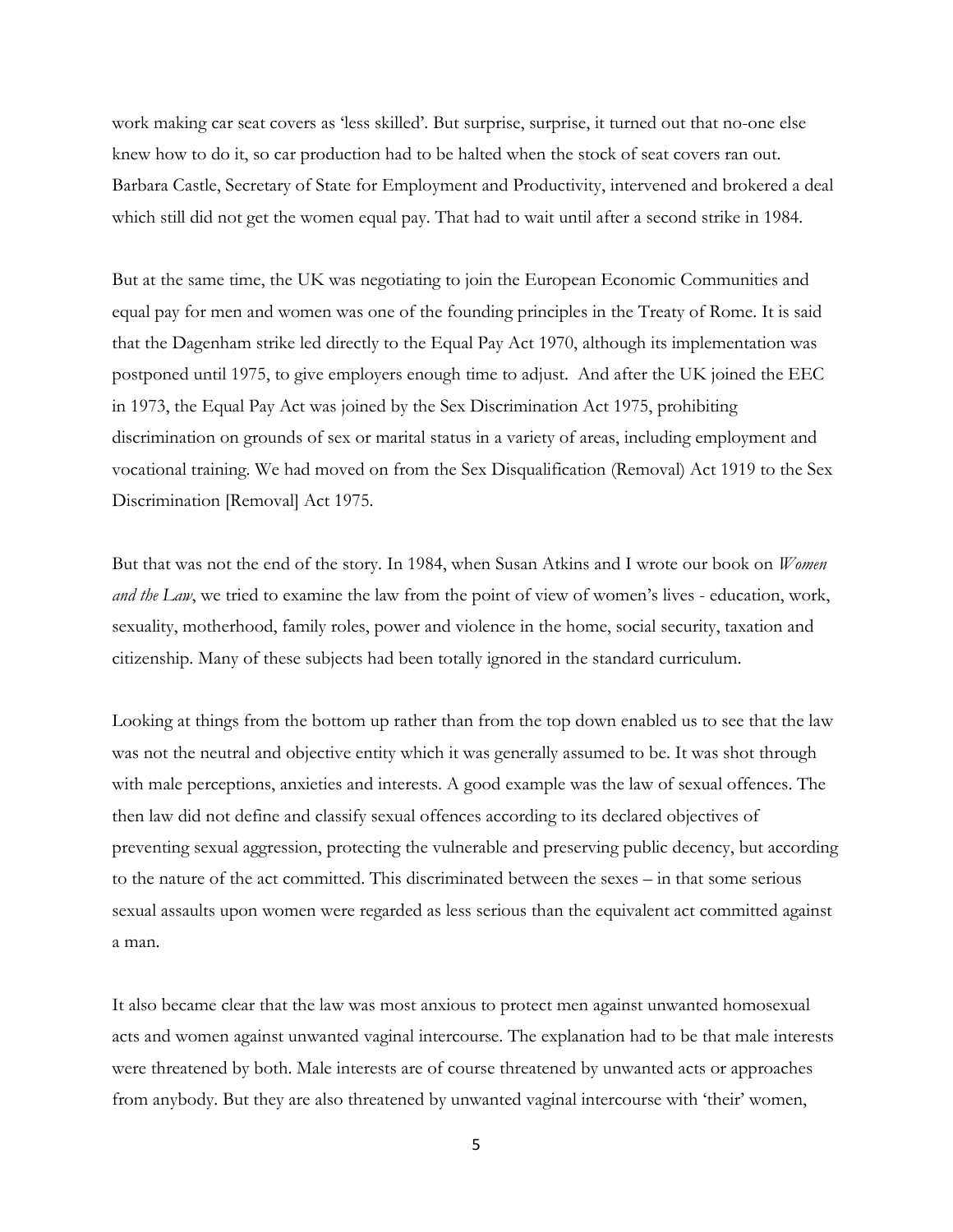because it carries the risk of pregnancy and child birth. Their interest in protecting women is not only in protecting an exclusive sexual preserve, but also in securing reliable heirs of the body and preserving bargainable daughters. But they were only interested in protecting a limited class of females, the 'chaste matron and the virgin spinster'. Prostitutes and less chaste females received much less protection. And this explains why female homosexual acts were never criminalised as such – for men, it was an unthreatening curiosity. But it was taken much more seriously in those areas of the law which did threaten male interests, such as the upbringing of children.

Another example was the traditional approach to violence perpetrated by men upon their wives or the women with whom they were living. Wives might be condemned for provoking their husbands to violence by nagging, by failing to fulfil their marital duties, even by failing to obey their husbands' reasonable orders. 'But to regard the subtler ways in which women try to get their own way as just as blameworthy as the cruder methods employed by men ignores the structural inequalities in their situations'. One aspect of this is physical strength. Women mostly cannot force men to do what they want. Unless a weapon is involved, a man can do a lot more damage by hitting a woman than a woman can do by hitting a man. Another aspect is dependence.

Even in 1984 roles within the family were often still divided along gendered lines – into male breadwinners and female homemakers. The breadwinner is the owner of the resources and can decide how these are to be allocated. He has first call on any surplus over the family's immediate needs. He has free access to the outside world, through his employment and through his ability to leave the home for leisure purposes. The homemaker has none of these things and may also be tied to the house by child care responsibilities. She may have to 'resort to the stratagems of the underdog if she is ever to get her own way'. To suggest that she had no right to nag her husband was to suggest that she had no right to set herself up in opposition to him. There was a lot of evidence that domestic violence was triggered, either by male jealousy or by arguments about food or money – a meal not cooked when he came in late, the children's toys left lying around, the mantelshelf not dusted.

Another issue was the failure of the law to recognise that domestic abuse might cover a great many other types of domineering and controlling behaviour than physical violence – hitting or threatening to hit. Men may be afraid of being hit or being threatened with hitting. Women are afraid of many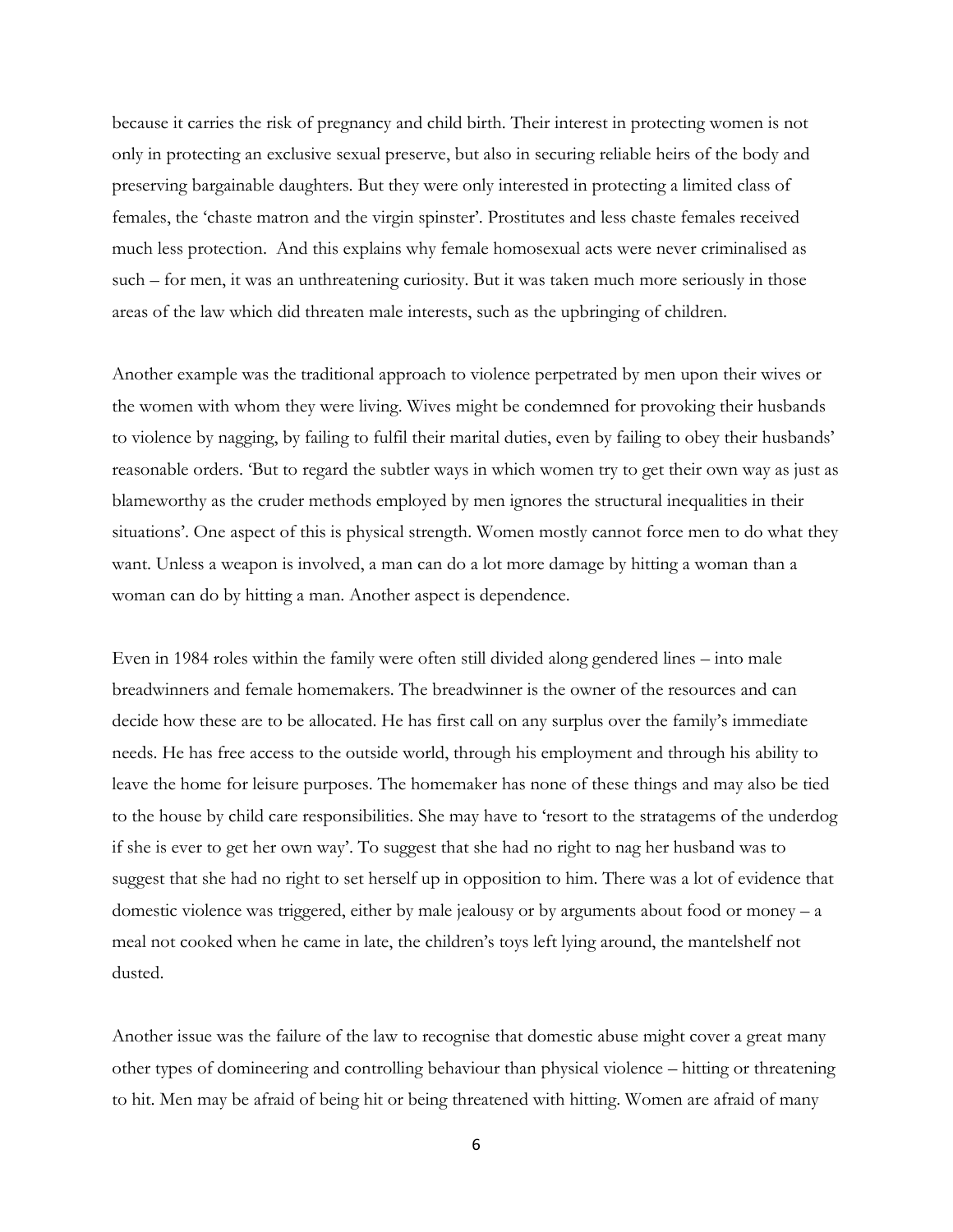more subtle forms of behaviour – the forms of behaviour which listeners to The Archers heard over many months in 2016 – cutting off contact with friends and family, constant belittling, destroying confidence, depriving of money and employment outside the home, rendering powerless. I am grateful to The Archers for drawing attention to the problem of what we now call coercive control – which the Supreme Court had recognized in the case of *Yemshaw v Hounslow London Borough Council*  [2011] UKSC 3, [2011] 1 WLR 433.

Mention of The Archers of course leads to the other problem which was just beginning to be recognised in 1984 – the phenomenon of women who were so oppressed by their abuser that they felt unable to escape and seek help elsewhere and were eventually driven to attack or even kill him. The law recognised provocation as a defence to murder and a mitigating factor in other offences, but the concept depended on the sudden loss of control and this did not fit the 'slow burn' of persistent abuse. The husband who killed his non-violent wife might be punished less severely than the wife who killed her violent husband. The way round this problem was to treat the wife's state of desperation as a mental disorder – the so-called 'battered wife syndrome' - which could lead to a defence of diminished responsibility.

Turning to work outside the home, the Equal Pay and Sex Discrimination Acts were still relatively new in 1984 and their limitations were apparent. The Equal Pay Act was limited to 'like work' or 'work rated as equivalent' in an employer's job evaluation scheme, but there was no obligation to undertake such an evaluation. There was nothing to prevent the traditional segregation of men and women into different jobs, where the jobs done by women were paid less than the jobs done by men – indeed, the five-year delay before the Equal Pay Act came into force may have helped employers reorganize their workforces accordingly. However, the principle of equal pay for work of equal value was adopted by the EEC in its 1975 Directive on Equal Pay (Council Directive 75/117/EC). But this did not find its way into our Equal Pay Act until after the Commission of the European Communities had successfully taken the United Kingdom to the European Court of Justice in 1982 (Case C 61/81 [1982] ICR 578). Union opposition also meant that many women had to bring their individual claims unsupported by their Unions – as Phillips J remarked in another context, 'It is probably fair to suppose that that the reason the union shared the Post Office's view on "equality but not yet" is not unconnected with the fact that so many of its members are men who would suffer a loss in seniority if women were to gain' (*Steel v Union of Post Office Workers* [1978] 1 WLR 64).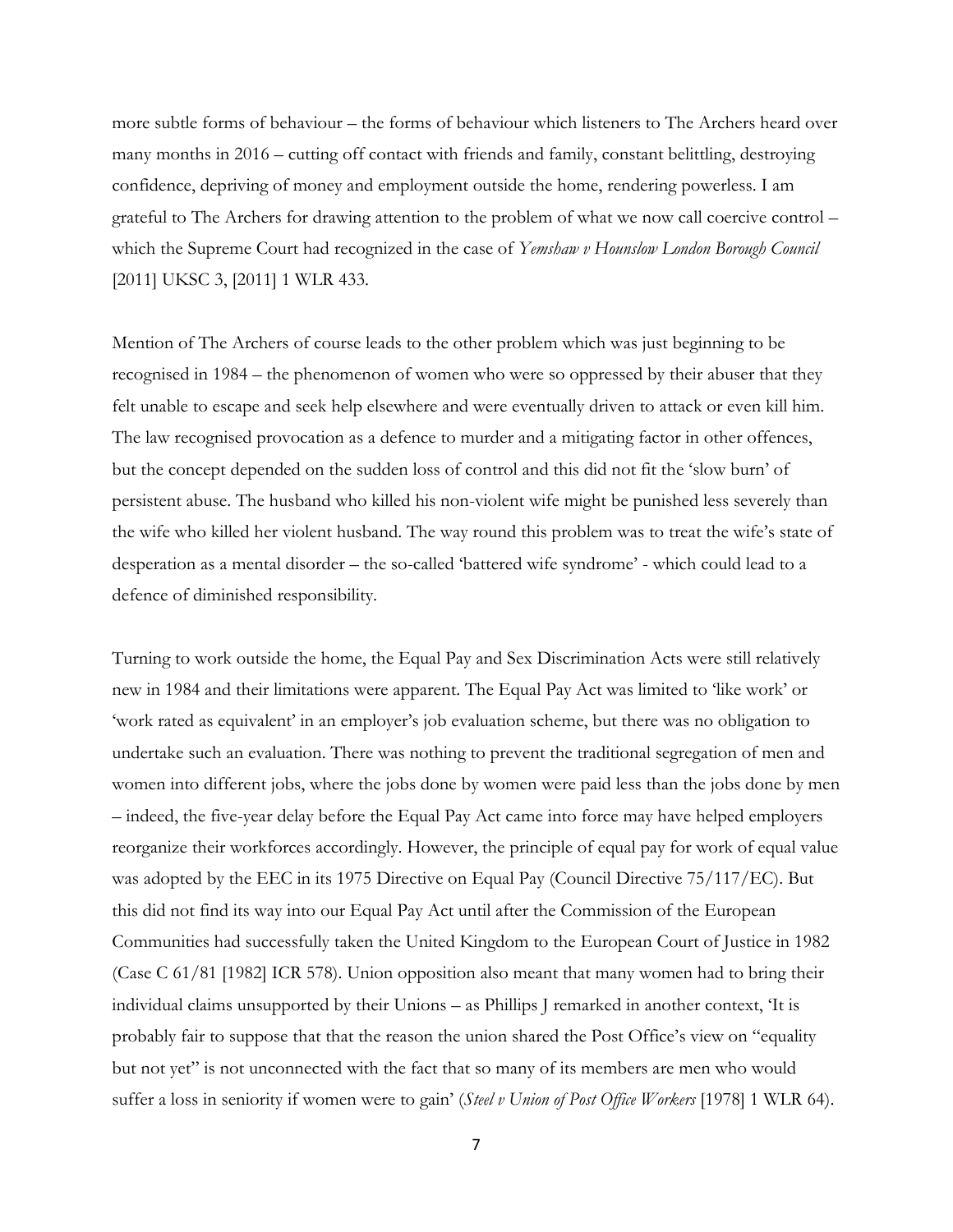Since then, the attitude of the unions has changed dramatically and they now support the women in their equal pay claims. But it still takes courage to pursue an equal pay claim, as the dinner ladies of St Helen's found, when they were faced with threats that to do so would put the school meals service at risk, as well as the jobs of many of their colleagues. As I commented, this was a 'classic case of blaming the victims' (*St Helens Borough Council v Derbyshire and Others* [2007] UKHL 6, [2007] 2 AC 31, para 32).

A second problem was that part time workers were not protected against discriminatory rates of pay, but the great majority of part time workers were married women. This too was eventually cured by the Part-time Workers Directive, which has incidentally benefitted a great many part time judicial office holders, many of whom are women.

A third problem was that the Sex Discrimination Act did not expressly apply to discrimination in grounds of pregnancy – and in *Turley v Allders Department Store* [1980] ICR 66, it was held that dismissal on grounds of pregnancy was not sex discrimination because there could be no male comparator and thus no less favourable treatment. The Employment Protection Act 1978 had provided that dismissal on grounds of pregnancy was automatically unfair but Mrs Turley had not been employed for long enough to qualify to bring an unfair dismissal claim. Yet again, the European Court of Justice had to put things right.

The courts sometimes struggled to understand the depth of the insult to women's dignity involved in sex discrimination. In *Skyrail Oceanic Ltd v Coleman* [1981] ICR 777, Mrs Coleman's employer had written to her saying 'Regretfully I have come to the conclusion that it would not be fair to your husband in his position to keep you employed in a similar capacity'. The Tribunal awarded her  $\angle$  1000 for injury to feelings, the Employment Appeal Tribunal reduced this to  $\angle$  250, and the Court of Appeal to £100. Lord Justice Shaw thought that her 'complaint was trivial and banal even when topped up with much legalistic froth' and that 'when she had dried her tears she would have had to look for new employment and to count herself lucky to find it'. He would have awarded her 1000 pence  $(f,50)$ .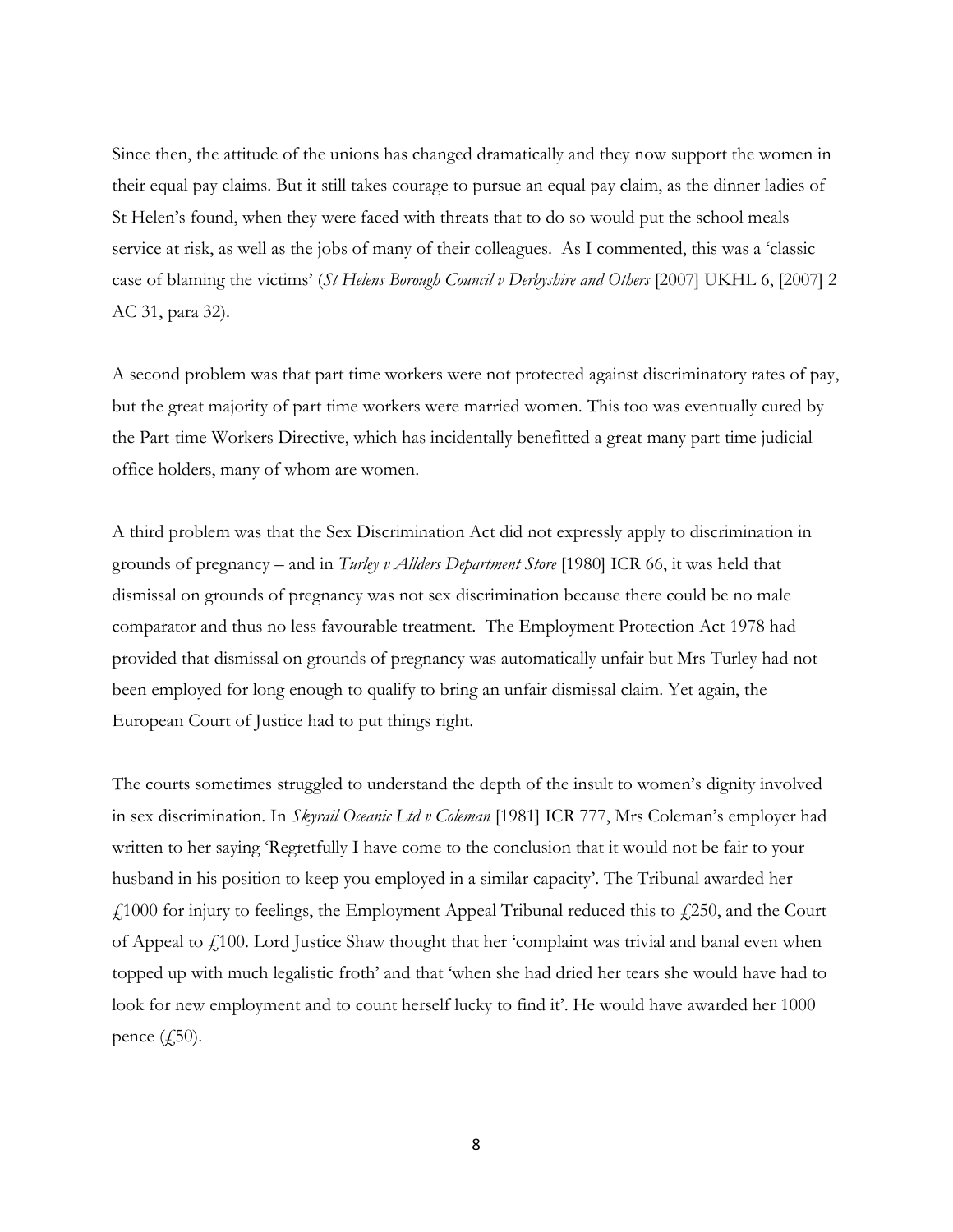Fortunately, the penny did drop, when male judges began to realise how unfair they would think it if they were treated in the way that women were being treated. The best-known example is *Gill v El Vino* [1983] QB 425, where Tess Gill (a barrister) and Anna Coote (a journalist and social policy analyst) complained that they were not allowed to buy drinks and stand at the bar in El Vino's on Fleet Street. The trial judge took the view that this wasn't a detriment. The Court of Appeal held that that wasn't the question. The question was whether they had been treated less favourably than men in the provision of a facility. Lord Justice Griffiths explained why they had:

'El Vino's is no ordinary wine bar, it has become a unique institution in Fleet Street. Every day it is thronged with journalists, solicitors, barristers exchanging the gossip of the day. . . . Now if a man wishes to take a drink in El Vino's he can drink, if he wishes, by joining the throng which crowds round the bar and there he can join his friends and pick up, no doubt, many an interesting piece of gossip, particularly if he is a journalist. . . . But if a woman wishes to go to El Vino's, she is not allowed to join the throng before the bar. She must drink either at one of the two tables on the right of the entrance, or she must pass through the throng and drink in the smoking room at the back. There is no doubt whatever that she is refused facilities that are accorded to men, and the only question that remains is: is she being treated less favourably than men? I think that permits of only one answer: of course she is.'

It seems to me that over the last twenty to thirty years we have seen that penny dropping – men and women getting the point of what the right to equal treatment is all about. Can we put that down to the presence of increasing numbers of women in the law? I hope that we can – that our presence in the work force has become less threatening to men, that they can welcome us as colleagues and truly empathise with our point of view, and join a campaign for equal treatment which ought to benefit men as well as women.

But what of the future? I have spent so much time on the past because it shows, not only how remarkably slow progress has been, but also how complicated the story is. And although the battleground has shifted, the battle is not yet won. So what should we still be fighting for?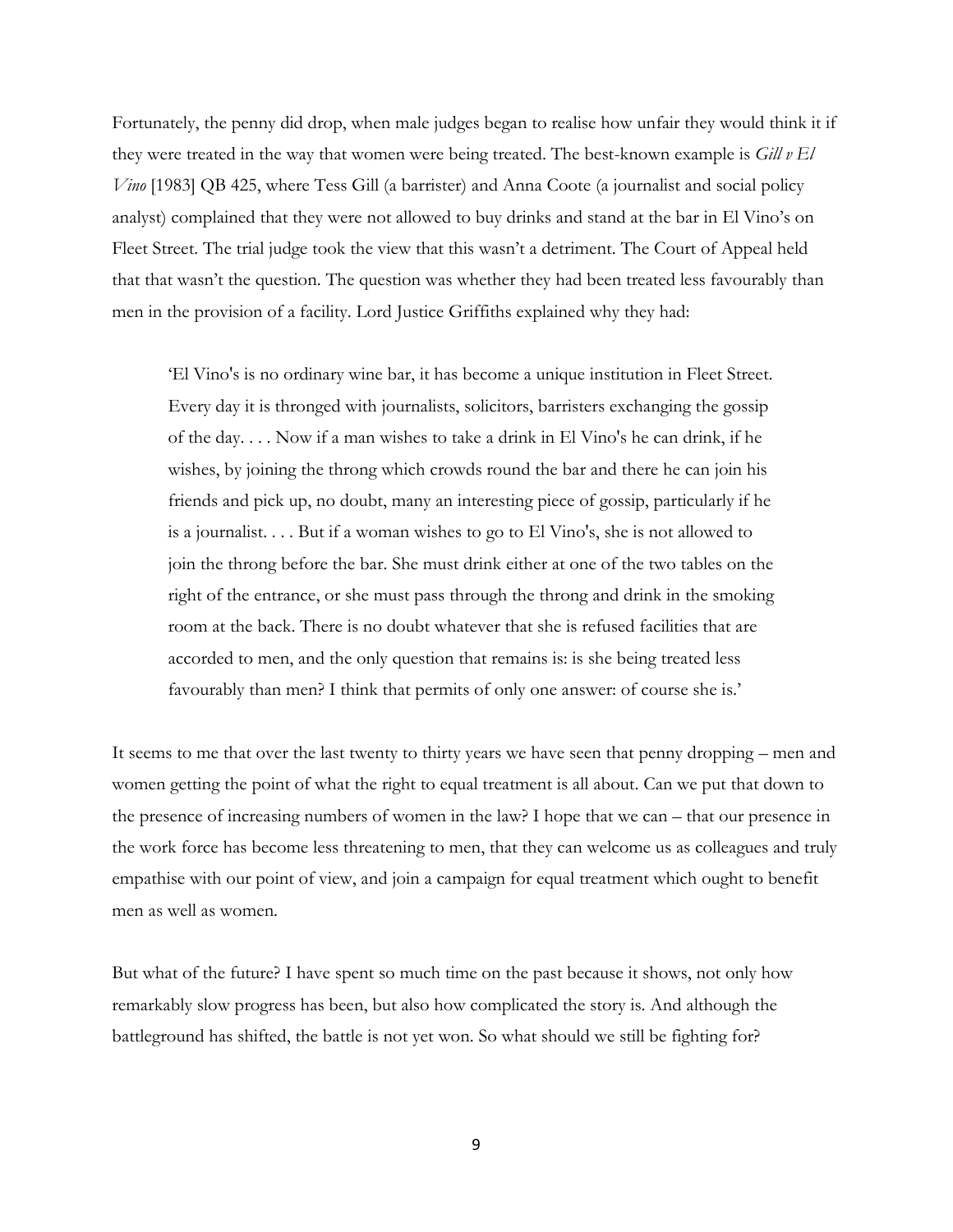First, we need genuinely equal opportunities and equal treatment in the legal profession. We know that women are joining the profession in equal if not greater numbers than men. But they are not making it to the top in private practice, either at the Bar or in solicitors' firms. There are a lot of aspects to this.

I still hear shocking stories of discrimination – women not being instructed in the best cases and even being charged out at less money than the men doing the same sort of work. A recent study of published by *The Lawyer* magazine is titled 'How gendered instructions at the employment Bar are scuppering female barristers' ambitions for silk'. In 2018, only five out of 38 employment law applications for silk were from women. The proportion of women appearing before the EAT and the Court of Appeal in employment cases is much lower than the proportion of men. Some sets of chambers specializing in the work make conscious efforts to distribute work fairly. Others do not. Some firms of solicitors are more likely to instruct men than women – especially when acting for corporate clients. 'It will be up to the chambers and the instructing law firms to recognise that they have crucial parts to play.' And if this is the picture in the 'relatively feminised' area of employment law, how much likely is it to be the picture in other areas of the law? We certainly don't see as many women appearing in the Supreme Court as we ought to do. Over the ten years since we opened, they have been roughly one fifth of appearances, and I suspect that most of these will have been in supporting roles rather than on their feet. We heard from only one woman in *Miller No 1* and none in *Miller No 2*.

Then there is the way in which self-employed practice is organized. Both sides of the profession need to do more to adapt themselves to the reality of women's lives. Women often have very good reasons for taking a career break or stepping sideways into another type of legal career – in government legal service, local government, regulation or as in-house counsel. Their merit should be given its proper recognition in both professions – but I don't need to tell BACFI that.

Second, and following on from that, we need genuine equality of opportunity and equal treatment in the judiciary. My former colleague, Lord Sumption, is famous for saying that it will take 50 years for women to gain parity with men on the bench. We don't think that is right. Since Lord Sumption's prediction in 2012, the percentage of women judges in the courts of England and Wales has increased from 22.6% to 32%. This is an increase of an average of 1.34% a year over 7 years. If this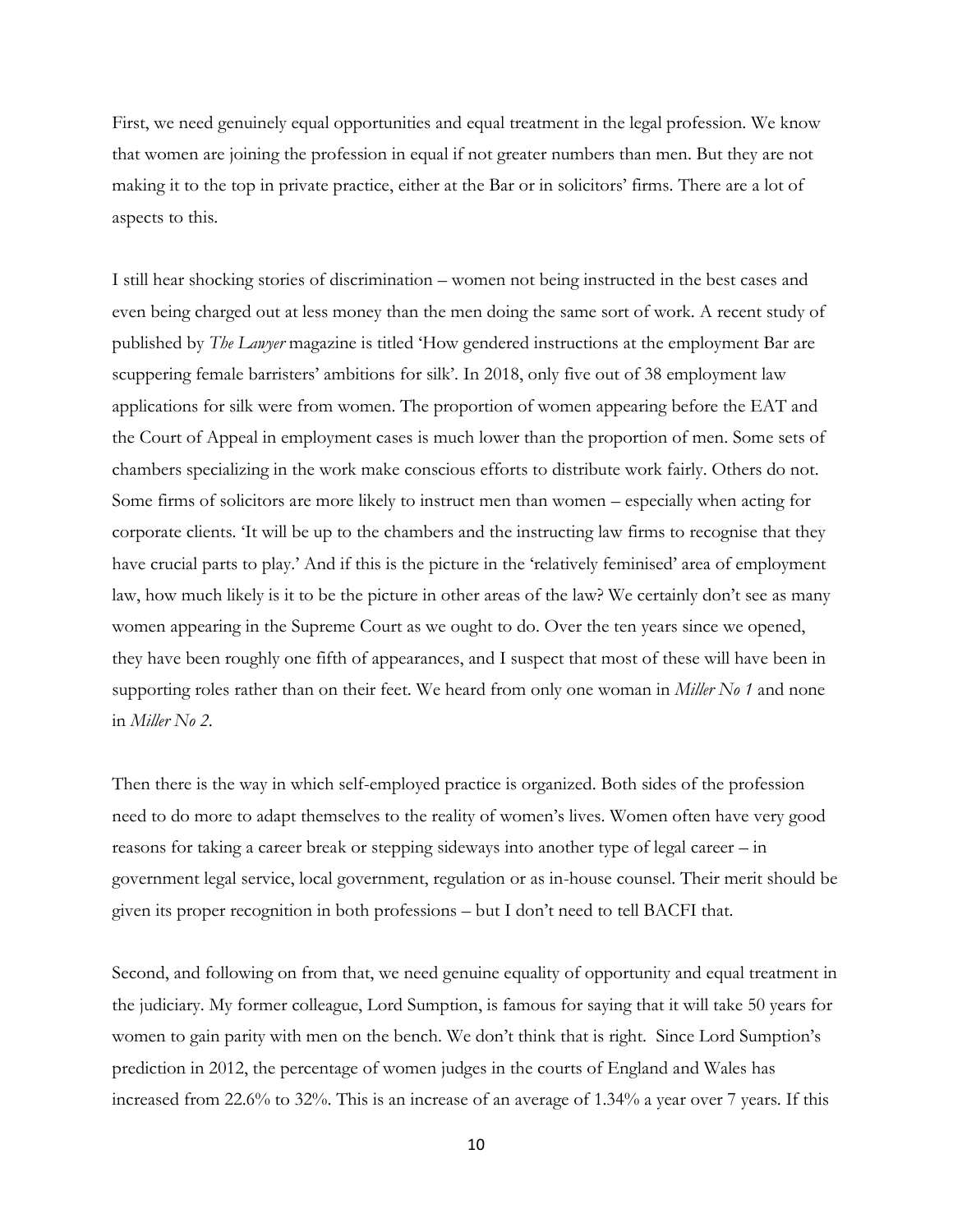rate were to be maintained, we would need fewer than 14 more years to get to parity in the judiciary as a whole. However, if he was referring only to the higher judiciary, then the picture is not so rosy.

The sort of briefing practices mentioned earlier and traditional assumptions about who gets what sort of judging job are the main reasons why we still have comparatively few women in the senior judiciary – roughly a quarter in the High Court, Court of Appeal and (until next month) Supreme Court. We need to break down those assumptions and find ways of assessing judicial potential which do not focus on experience of advocacy in the courts in question. We need to find ways of enabling women who took a different career path to enter and make progress in the judiciary. This is beginning to happen. But there is still a suspicion that a non-traditional professional background – such as mine – is not rated as highly as the more traditional experience.

Third, we need to acknowledge and find ways of dealing with the problem of sexual harassment in the workplace. We know that this is still a problem in the legal profession: last year, the IBA published *Us Too? Bullying and Sexual Harassment in the Legal Profession.* One third of their female respondents complained of sexual harassment at work, but in 75% of cases the incident was never reported, because of the status of the perpetrator, the fear of repercussions and the incident being endemic in the workplace. The Bar Council has an impressive set of policies on this and the Inns of Court are also adopting formal policies. Sadly, however, the survey found that harassment is just as likely in places which do have policies and training as it is in those that don't.

Of course the problem is not confined to the legal profession – although I suspect that certain features of self-employed practice may exacerbate it. Last year the House of Commons Women and Equalities Select Committee published a report on *Sexual Harassment in the Workplace* (Fifth Report of Session 2017-2019, HC 725). This found that sexual harassment was 'widespread and commonplace'. It called upon the Government to put it at the top of the agenda, by, among other things: introducing a new duty on employers to prevent it, along with a statutory Code of Practice; giving interns, volunteers access to the same legal protection as their workplace colleagues; requiring regulators to take a more active role; cleaning up non-disclosure agreements; and reducing barriers to bringing tribunal cases, including the time limit for making claims. This last has a familiar ring – the time limit for women to bring complaints of unlawful sexual intercourse (statutory rape) used also to be three months – thus completely misunderstanding the effect that such conduct, and what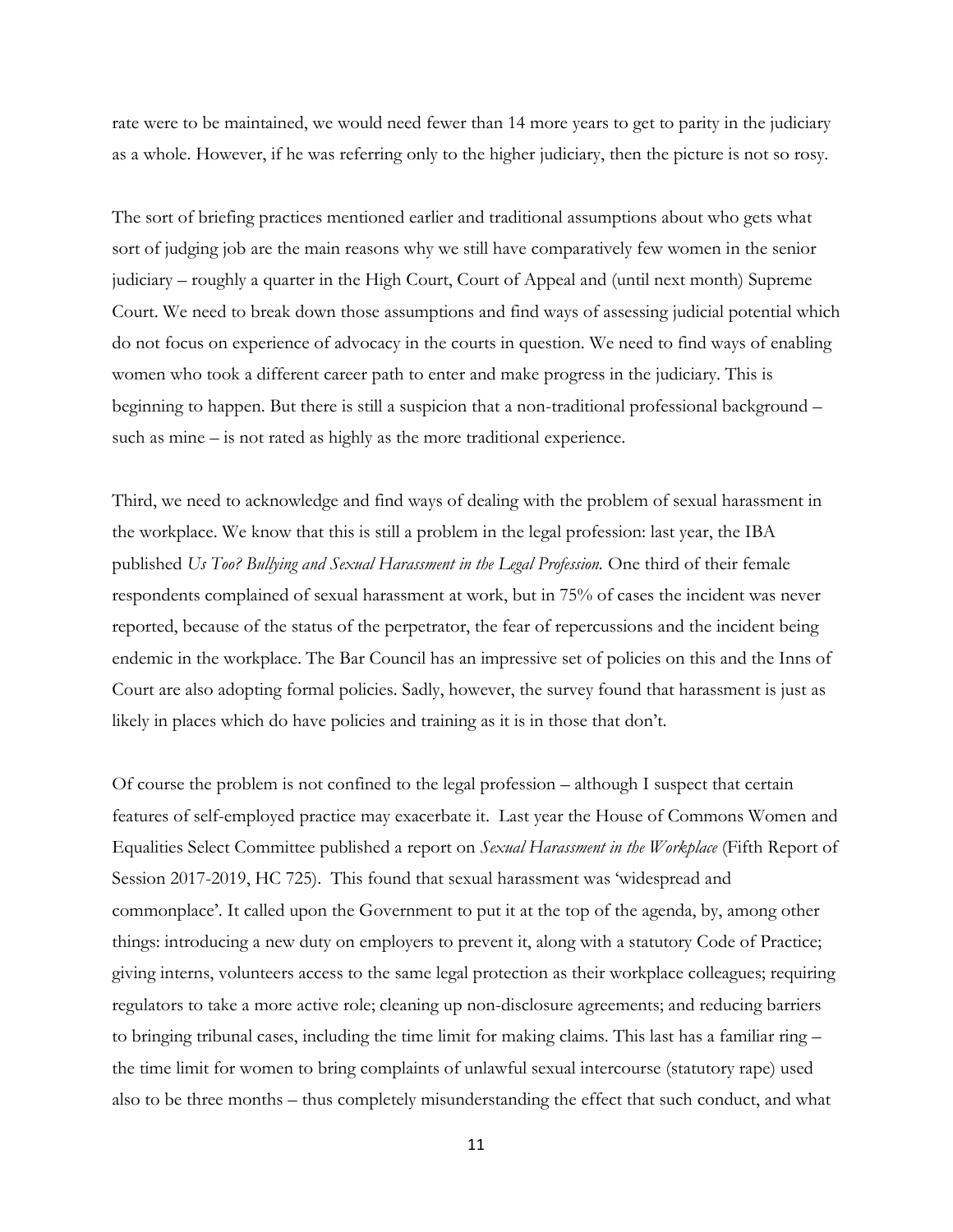leads up to it, can have upon its victims. The government has followed this up with a *Consultation on Sexual Harassment in the Workplace* (beginning on 2 July 2019 and closing on 2 October 2019).

That there is a much wider problem of attitudes towards women and girls generally is shown by the Select Committee's other report in *Sexual Harassment of Women and Girls in Public Places* (Sixth Report of Session 2017-2019, HC): 'sexual harassment pervades the lives of women and girls and is deeply ingrained in our culture . . . It is a routine and sometimes relentless experience for women and girls, many of whom first experienced it at a young age'.

Fourth, we need of course, to do the best we can to close the gender pay gap – something which has not been helped by the decline of collective bargaining and the spread of individual pay bargaining into areas where it did not used to operate. At least, all judges on the same grade are paid the same and everybody knows what that is. But the same is not true in all sorts of working lives theses days.

Fifth, we need to fight to maintain the recognition of the family as its own little social security system – one in which the partner who is economically stronger takes some responsibility for compensating the disadvantage suffered by the economically weaker partner as a result of their relationship. We might not need to do this if women and men were genuinely treated equally in the workplace or if women were not encouraged to reduce their commitment to work outside the home in order to cater for their families' needs – usually by agreement between the partners. But as things are, this is what often happens and a woman (or a man) who takes time away from work outside the home is likely to suffer a financial loss which she can never make up by herself. Married couples and civil partners still need the remedies that they have and unmarried couples should also be accorded a remedy to adjust the losses and gains arising from their relationship.

Sixth, we need to be much more astute to recognize and condemn the discriminatory effects of certain policies in the field of social welfare. In the Supreme Court, we have been understandably reluctant to hold that certain admittedly discriminatory policies are unjustifiable. It is not our role to subvert the democratic process. So we will only hold that a policy is unlawful discrimination under article 14 of the European Convention on Human Rights if it is 'manifestly without reasonable justification' – the standard by which the Strasbourg court has said that it will judge measures of socio-economic policy. Applying that standard, we held that the rule against splitting child benefit